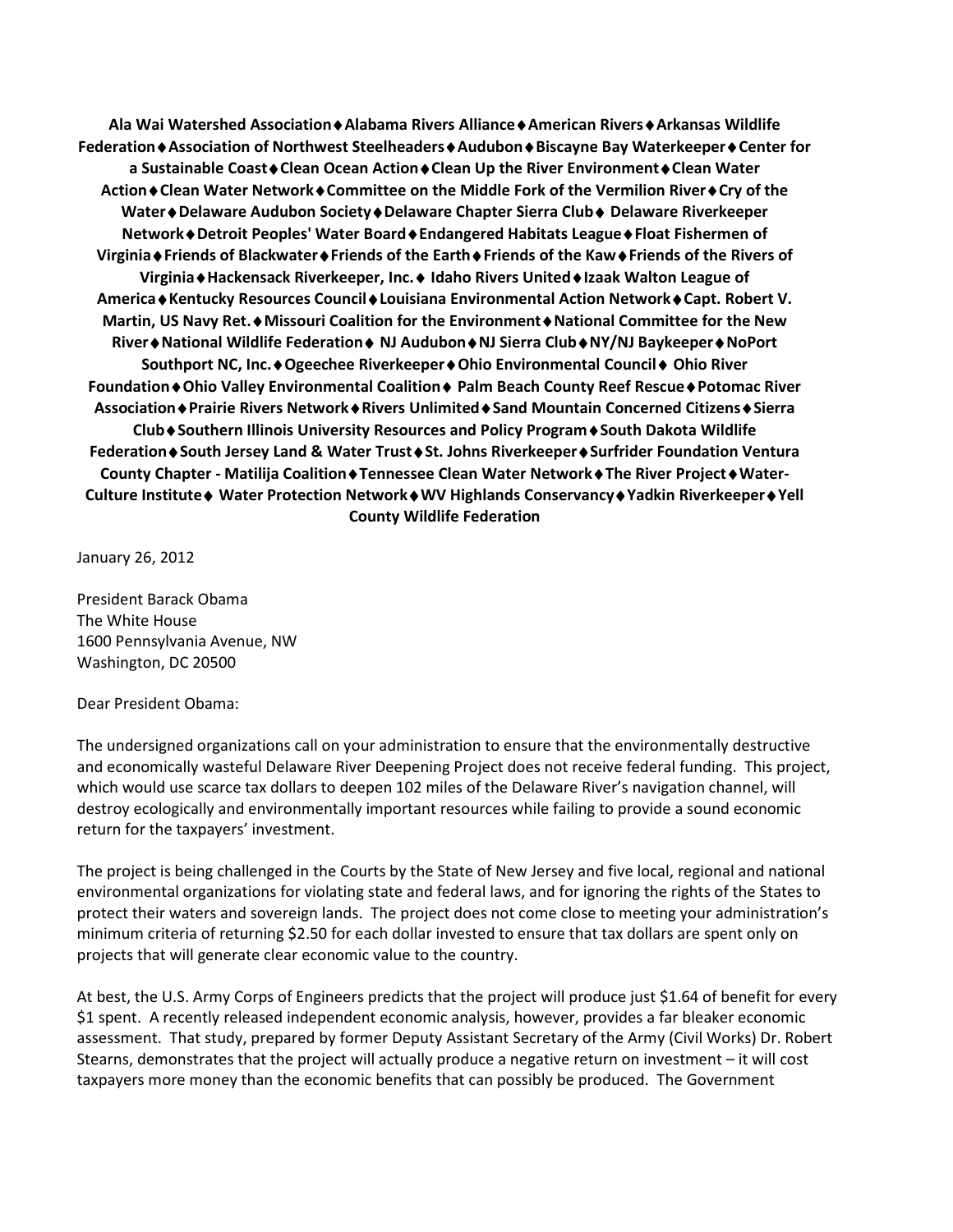Accountability Office has similarly issued three separate studies (two full studies and testimony to congress) challenging the economic benefits claimed by the Corps of Engineers, most recently in 2010.

Funding this economically wasteful and environmentally destructive project, particularly in the midst of the ongoing legal challenges, would set a dangerous precedent and undermine the important funding policies established by your administration.

Again, we respectfully urge your administration not to fund the Delaware River Deepening Project.

Sincerely,

Maya K. van Rossum, the Delaware Riverkeeper, Delaware Riverkeeper Network George Sorvalis, Coordinator, Water Protection Network Karen Ah Mai, Executive Director, Ala Wai Watershed Association Cindy Lowry, Executive Director, Alabama Rivers Alliance Katherine Baer, Acting Director, Senior Vice President for Conservation, American Rivers Jim Wood, Executive Board Member, Arkansas Wildlife Federation Ellen McNulty, Vice President, Arkansas Wildlife Federation Norman E. Ritchie, Government Affairs Director, Association of Northwest Steelheaders Brian Moore, Legislative Director, Audubon Alexis Segal, Executive Director and Waterkeeper, Biscayne Bay Waterkeeper David Kyler, Executive Director, Center for a Sustainable Coast Cindy Zipf, Executive Director, Clean Ocean Action Patrick Moore, Executive Director, Clean Up the River Environment Andrew Fellows, Chesapeake Regional Director, Clean Water Action Arthur Feinstein, Board Member, Clean Water Network Clark Bullard, Director, Committee on the Middle Fork of the Vermilion River Dan Clark, President, Cry of the Water Mark Martell, President, Delaware Audubon Society Debbie Heaton, Conservation Chair/Political Chair, Delaware Chapter Sierra Club Derek Grigsby, Board Member, Detroit Peoples' Water Board Dan Silver, Executive Director, Endangered Habitats League Brian Van Sande, President, Float Fishermen of Virginia Judith Rodd, Director, Friends of Blackwater Erich Pica, Executive Director, Friends of the Earth Laura Calwell, Kansas Riverkeeper , Friends of the Kaw William Tanger, Chair, Friends of the Rivers of Virginia Hugh Carola, Program Director, Hackensack Riverkeeper, Inc. Liz Paul, Boise River Campaign Coordinator, Idaho Rivers United Olivia Dorothy, Upper Mississippi River Coordinator, Izaak Walton League of America